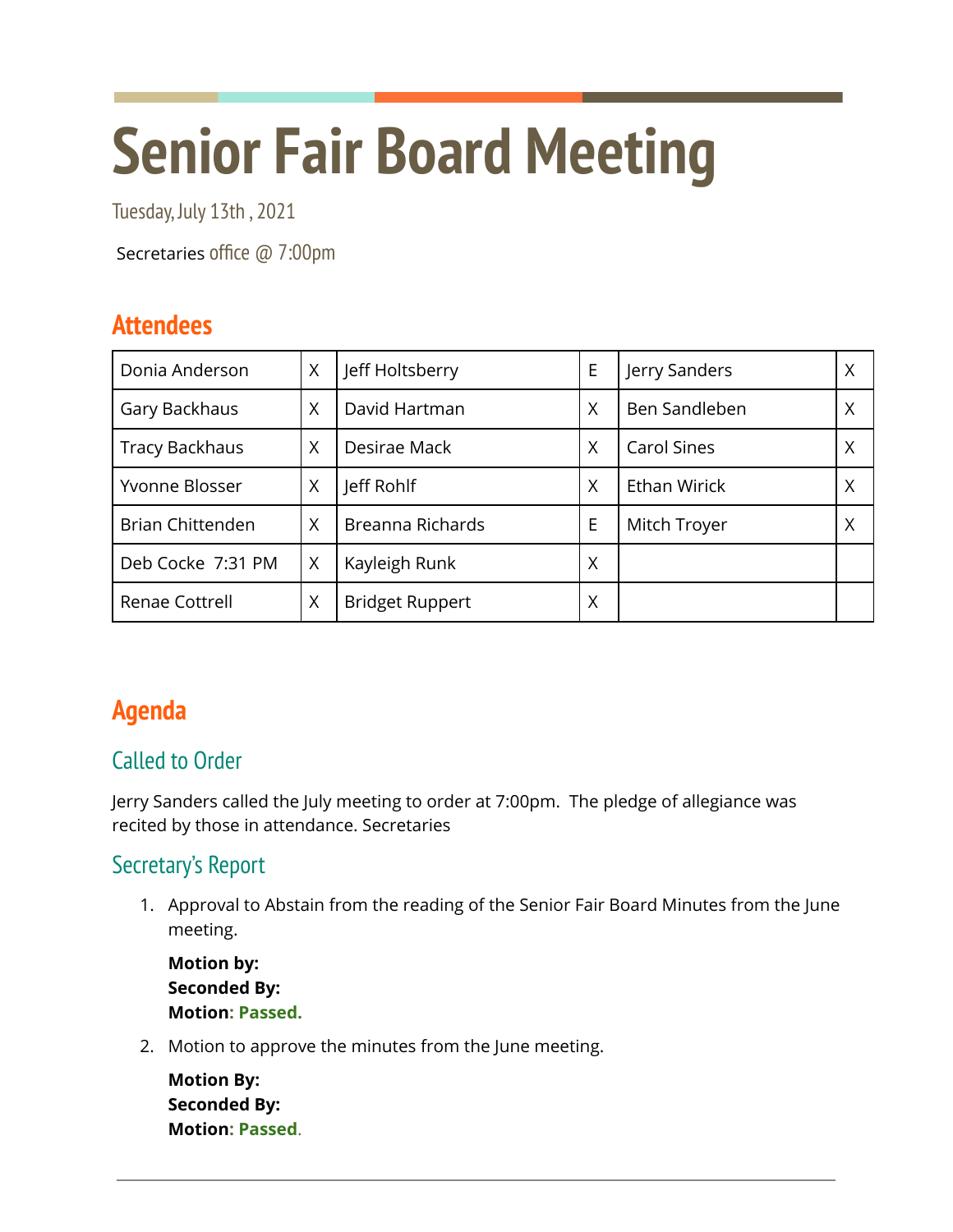## Financial Report

- 1. Started getting in sponsorship money
- 2. Needs worker passes turned in before the next meeting.
- 3. Julie is working on getting stuff around for the demo derby
- 4. Sponsor letters have been sent out and we are starting to get some back.
- 5. **Motion By: Gary Backhaus -** Pay the month of July's bills. **Seconded By: Tracy Backhaus Motion Passed**.
- 6. **Motion By: Ben Sandleben -** Approve the treasures report as reported. **Seconded By: Ethan Wirick Motion Passed.**
- 7. **Motion By: Yvonne Blosser -** To pay the show time bill in advance. **Seconded By: Brian Chittenden Motion Passed**.
- 8. **Motion By:Yvonne Blosser -** To refund Julie for sending out the sponsorship letter. **Seconded By: Brian Chittenden Motion Passed**.
- 9. **Motion By: Mitch Troyer -** To give Jeremy Crouch 2 buckets of soap to replace soap we used to clean the multipurpose building. **Seconded By: Desirae Mack Motion Passed**.
- 10. **Motion By: Eithen Wirick -** To order checks and receipt books. **Seconded By: Gary Backhaus Motion Passed**.

## Correspondence:

1.

## Guests:

- 1. Sheriff's Department- Doug wants a schedule of events sent and a map for the new route for pulling in.
- 2. David Leighton Energy Consultant- Our contract is up in March of 2021. Has some offers at 5.573 cents per kilowatt

## Committees:

1. E Board: Antique tractor pulls are getting put together and needs a invoice sent to the Walters for \$1,200 for the sled, golf carts, sanitation, talked about trying to clean up behind the hog barn, talked about moving the trash to a different location, Yvonne wants to purchase the little dog kennels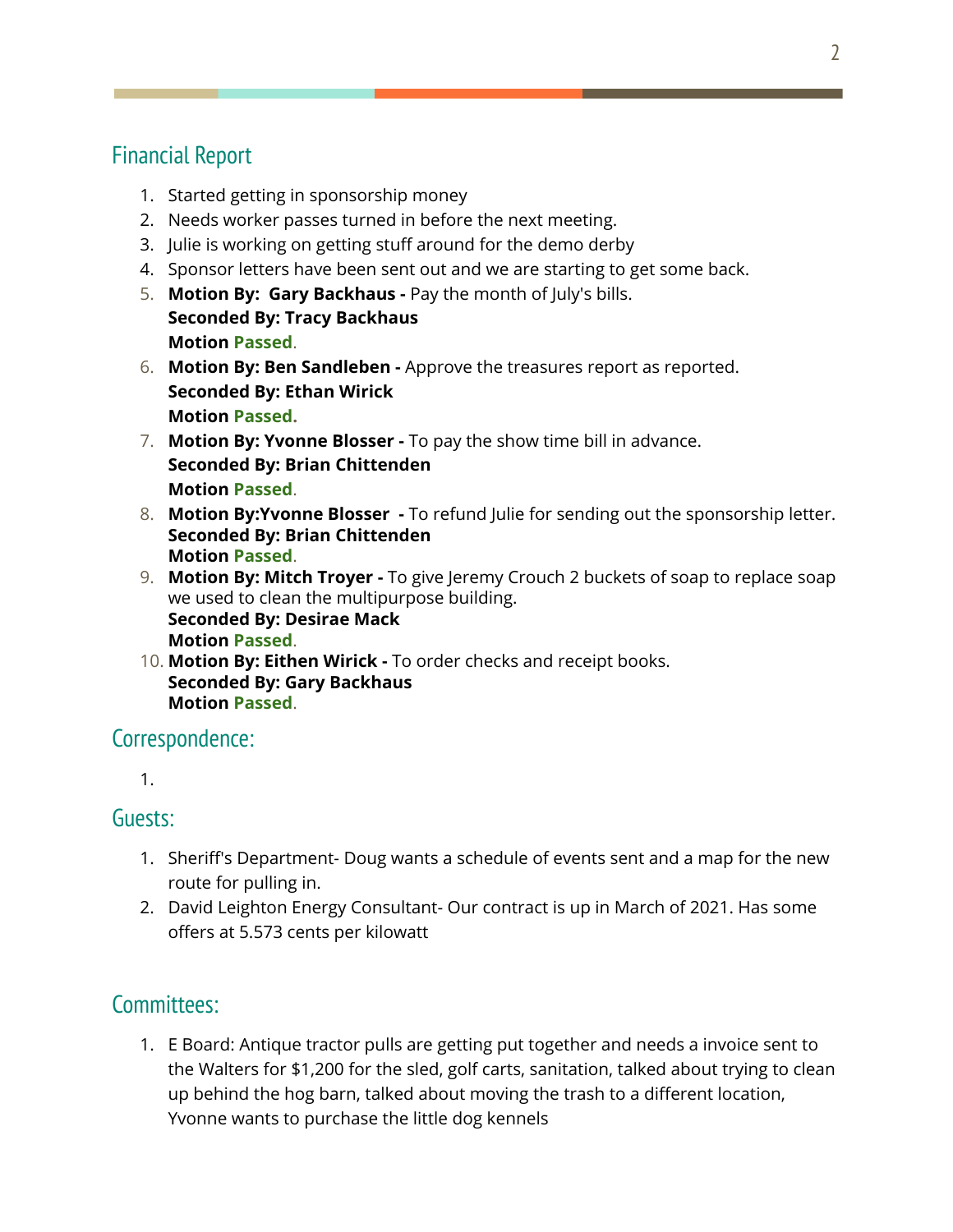- 2. Camp Ground- We have one gentleman that did not want to camp this year at the fair and wanted his money back. Most of the spots in the campgrounds are full. We have a ball club that wants to use the campground the week of the 30th.
- 3. Ag Hall- They have pictures for the fair of the plans for the new ag hall
- 4. Shuttles- They have a few people signed up but still need more.
- 5.

## Old Business

- 1. Need a list of tents that we need (list was passed around)
- 2. Cement work

### New Business

- 1. Cement in the rabbit barn is going to cost \$16,000.00 an additional \$7,000.00 to do the outside where the turkeys get penned
- 2. Cement for the beer garden would cost \$21,000.00
- 3. Need to get Money from the members that resigned and are still wanting to camp
- 4. We still have a few members that need to pay for insurance. Please make sure this gets done at the August meeting.
- 5. **Motion By: Gary Backhaus -** To sign the contract for electrical reduction for 60 months

**Seconded By: Mitch Troyer Motion Passed**.

- 6. **Motion By: Carol Sines -** To take care of the inside of the barn as far as Cement **Seconded By: Ethan Wirick**
- 7. **Motion Passed**.
- 8. **Motion By: Carol Sines -** To pay Mathias Shepler \$250.00 each time to weed whack the grounds.

#### **Seconded By: Ben Sandleben**

#### **Motion Passed**

9. **Motion By: Desirae Mack-** To let Yvonne Purchase the cages for \$40.00

#### **Seconded By: Mitch Troyer**

#### **Motion Passed**

10. **Motion By: Carol Sines -** For anyone the gets a vaccination at the fair they will get \$5.00 in Jerry Bucks

#### **Seconded By: Deb Cocke**

**Motion Passed**.

11. **Motion By: Deb Cocke-** To raise campsites from \$175.00 to \$200.00

#### **Seconded By: Mitch Troyer**